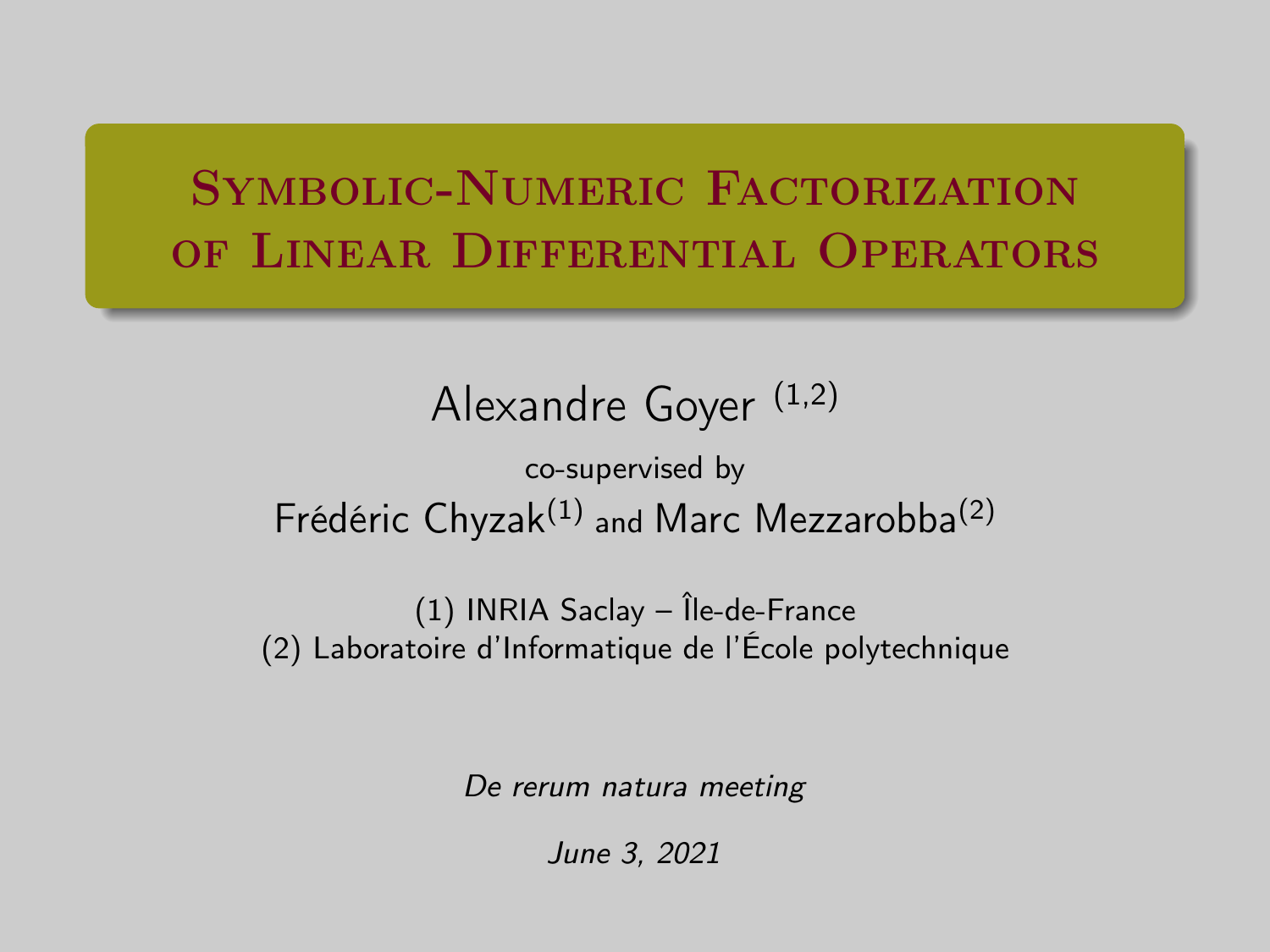- I. Introduction
- II. Differential Galois group
- III. Computing an invariant subspace
- IV. Van der Hoeven's algorithm
- V. Implementation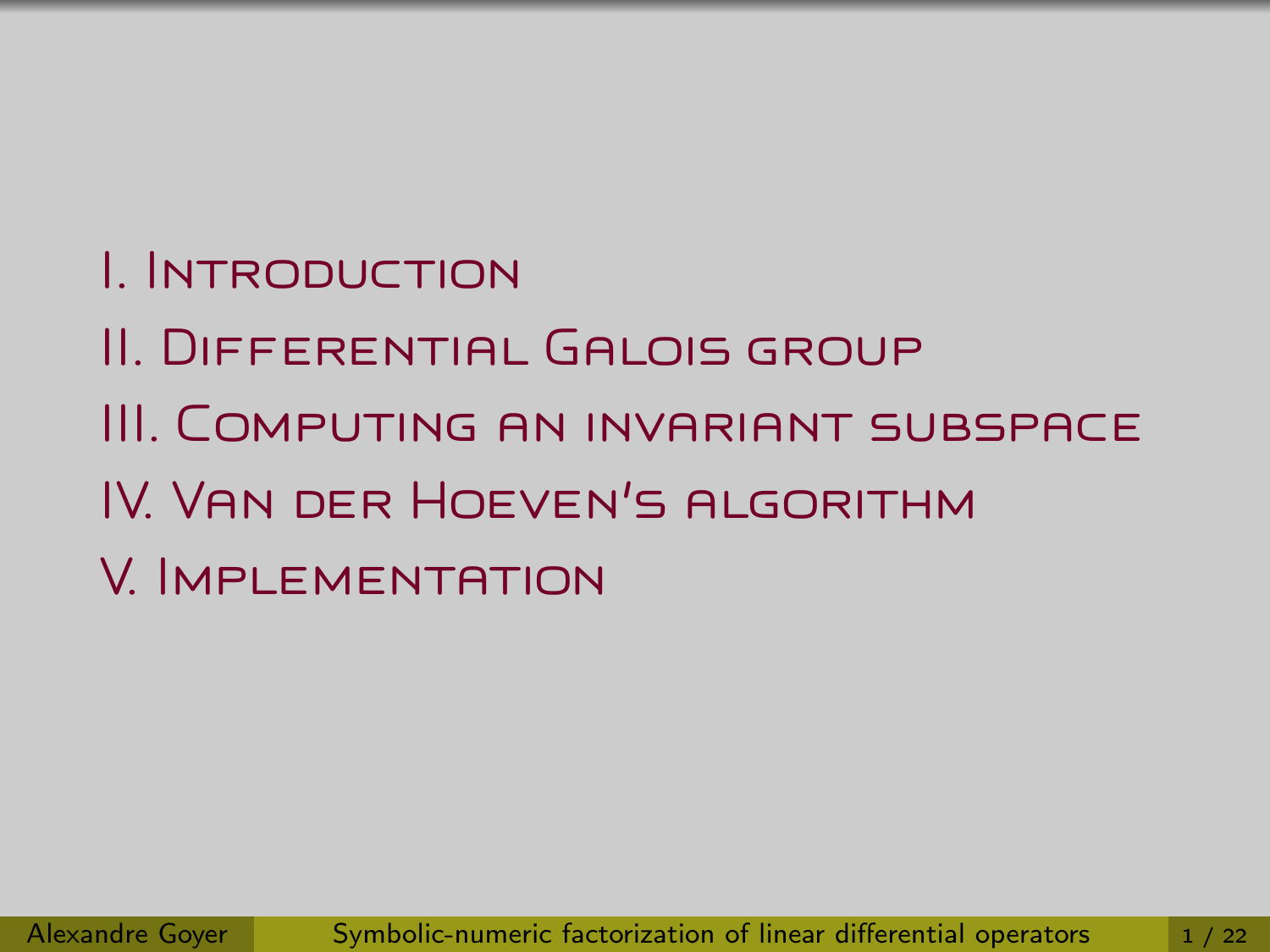# I. Introduction

II. Differential Galois group III. Computing an invariant subspace IV. Van der Hoeven's algorithm V. Implementation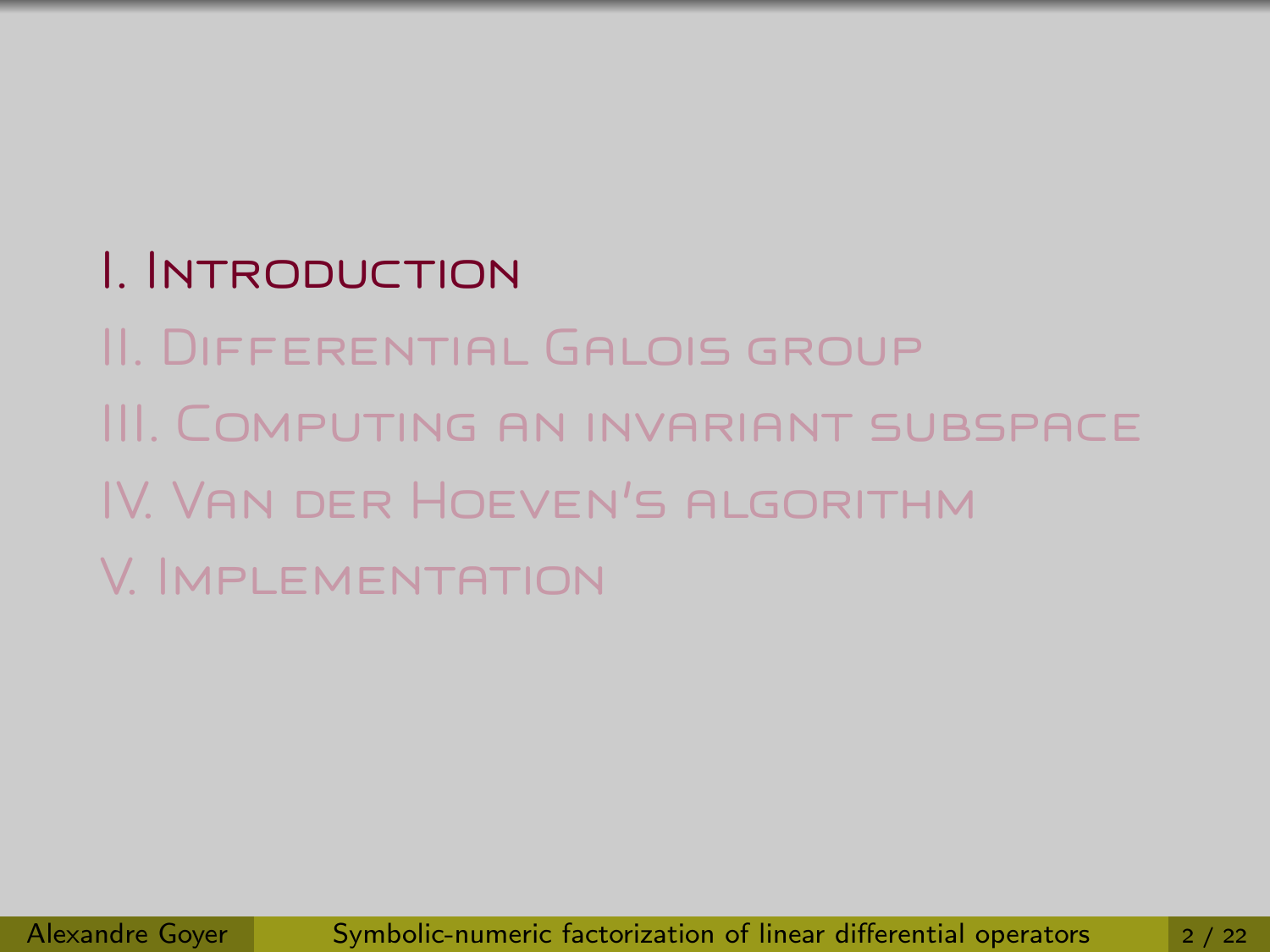### Linear differential operators

Object of study. Let 
$$
a_i \in \overline{\mathbb{Q}}(z)
$$
.

\n(E):  $a_n(z)f^{(n)}(z) + \cdots + a_1(z)f'(z) + a_0(z)f(z) = 0$ 

Formalism. f solution of  $(E) \Leftrightarrow L \cdot f = 0$  where

$$
L=a_n\partial^n+\cdots+a_1\partial+a_0\in\overline{\mathbb{Q}}(z)\langle\partial\rangle
$$

is a so-called linear differential operator.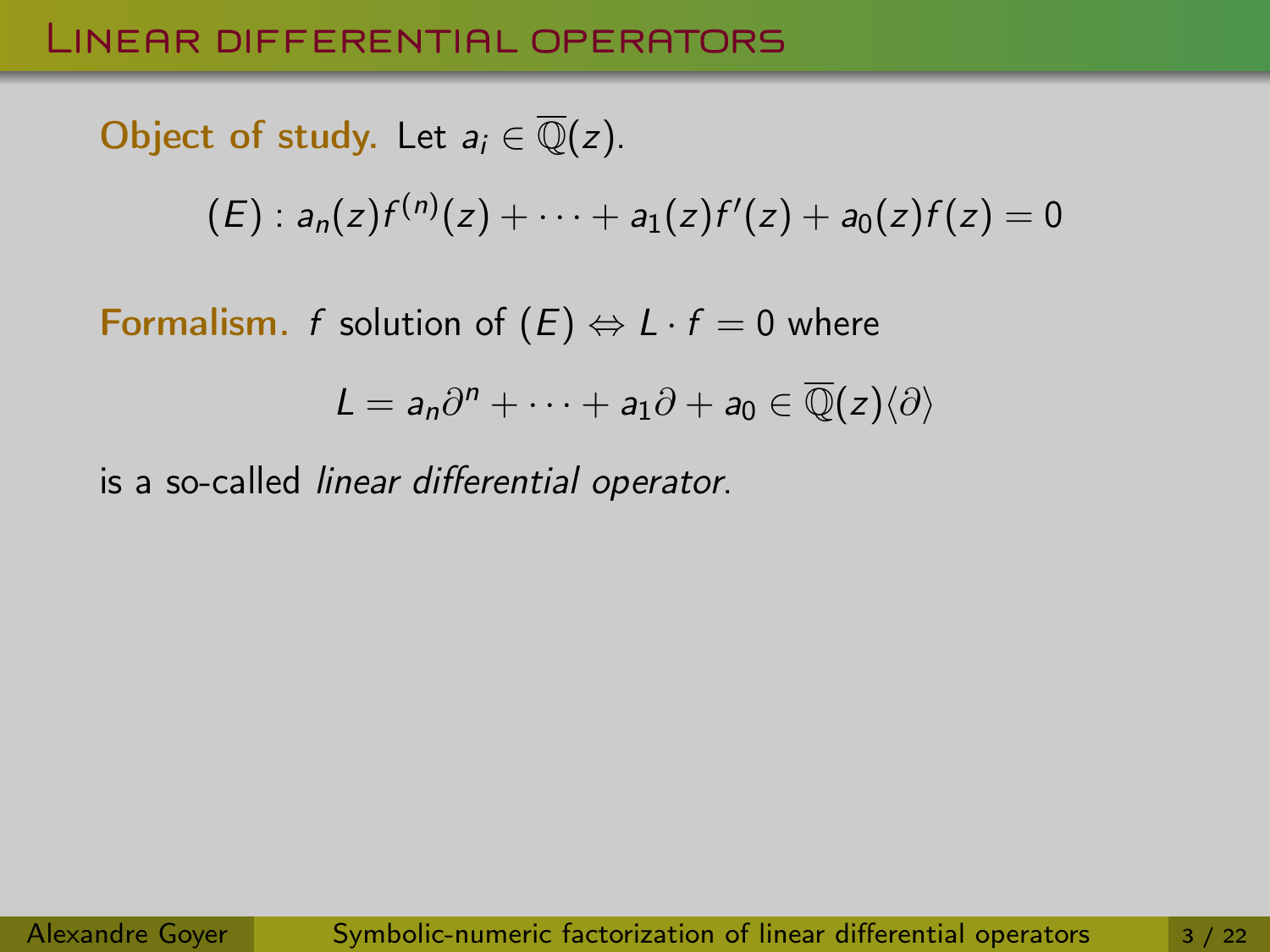### Linear differential operators

Object of study. Let 
$$
a_i \in \overline{\mathbb{Q}}(z)
$$
.

\n(E):  $a_n(z)f^{(n)}(z) + \cdots + a_1(z)f'(z) + a_0(z)f(z) = 0$ 

Formalism. f solution of  $(E) \Leftrightarrow L \cdot f = 0$  where

$$
L=a_n\partial^n+\cdots+a_1\partial+a_0\in\overline{\mathbb{Q}}(z)\langle\partial\rangle
$$

is a so-called linear differential operator.

Leibniz rule: 
$$
(zf)' = zf' + f \rightarrow \partial z = z\partial + 1
$$

Example.  $L = z\partial^2 + (-4z^3 + 5z)\partial + 4z^2 - 5$ and an example of factorization:

$$
z\partial^2 + (-4z^3 + 5z)\partial + 4z^2 - 5 = (\partial - 4z^2 + 5)(z\partial - 1)
$$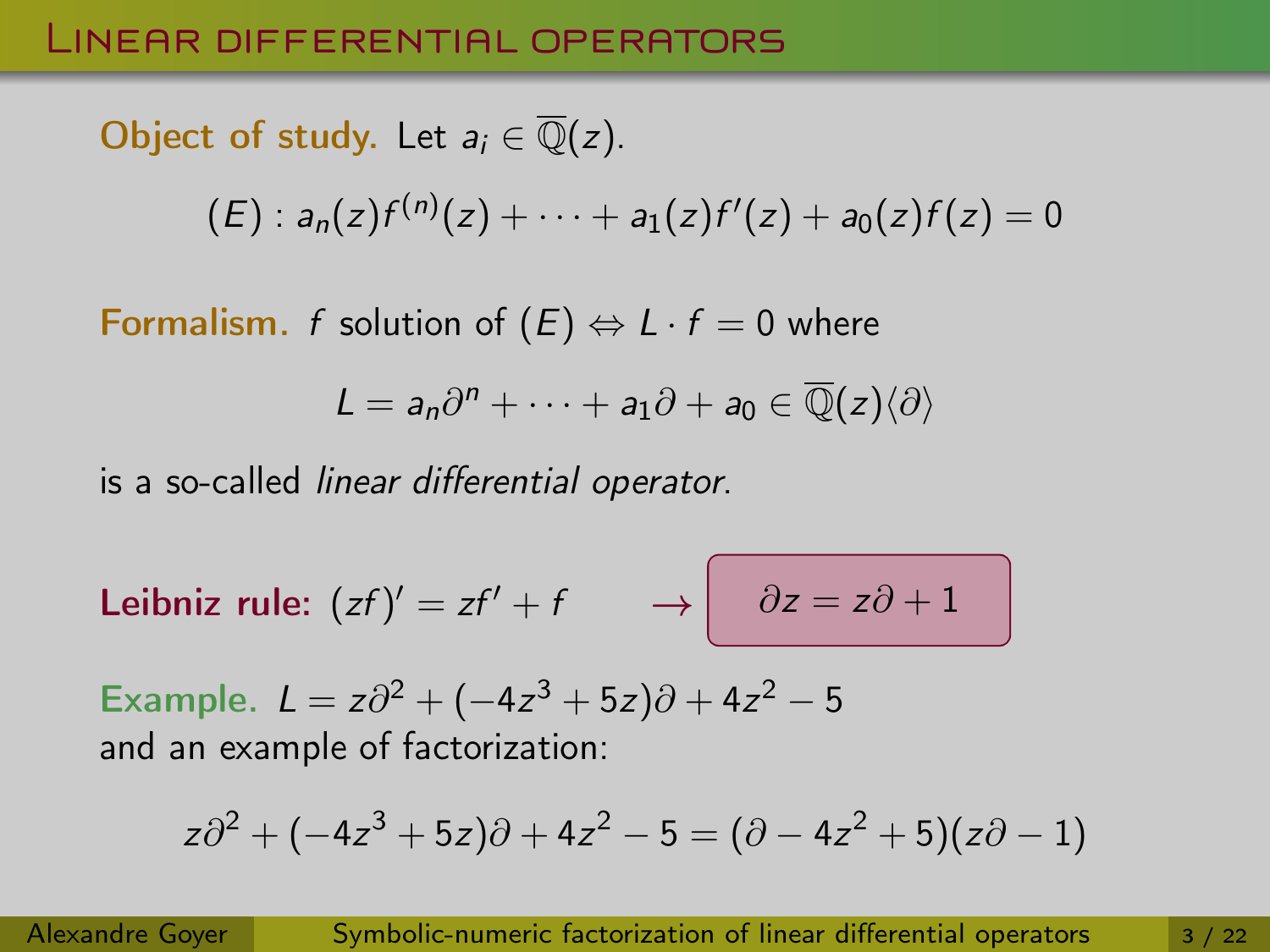### **HISTORY**

# Factoring a linear differential operator

- ▶ 1894: Beke (right-hand factor of order 1)
- ▶ 1996: Singer (adaptation of Berlekamp's algorithm)
- ▶ 1997: van Hoeij (algorithm of the type "local  $\rightarrow$  global")

Improvements of Beke's algorithm

- − 1989: Schwarz
- − 1990: Grigor'ev
- − 1994: Bronstein
- − 1996: Tsarev
- ▶ 2004: Cluzeau, van Hoeij (modular algorithm)

2007: van der Hoeven (symbolic-numeric algorithm)

### Complexity analysis (bounds on coefficients):

- $\blacktriangleright$  1990: Grigor'ev
- > 2020: Bostan, Rivoal, Salvy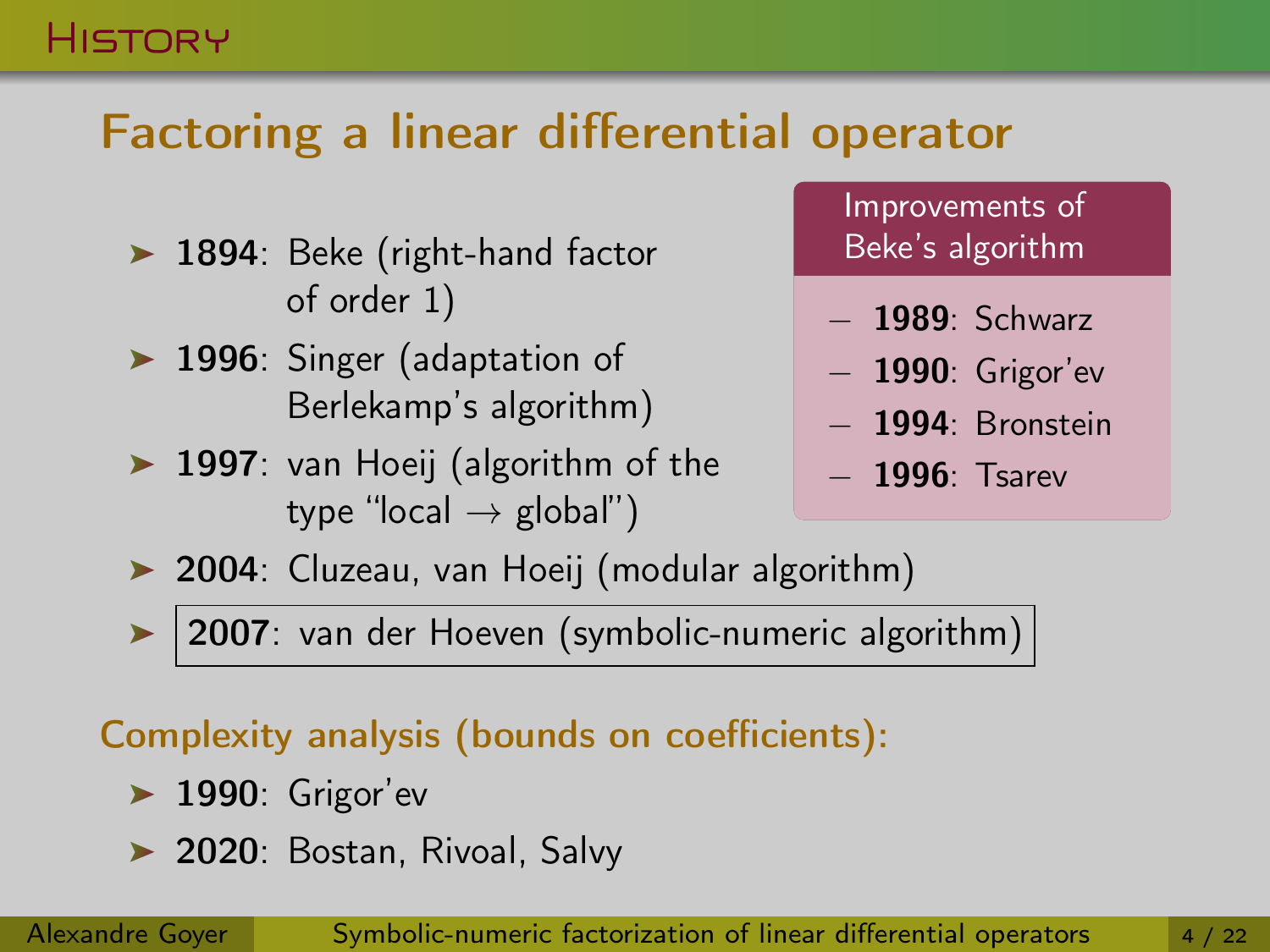Let F denote  $\mathbb{Q}(z)$  and consider a differential operator  $L \in \mathcal{F}(\partial)$ . Write  $L=q\left(a_n\partial^n+\cdots+a_1\partial+a_0\right)$  with  $q\in\overline{\mathbb Q}(z)$  such that the  $a_i \in \overline{\mathbb{Q}}[z]$  are coprime.

Definition. A point  $z_0 \in \mathbb{C}$  is an ordinary point of L if  $a_n(z_0) \neq 0$ . Otherwise, it is a singular point (or a singularity) of L.

Fix an ordinary point  $z_0$  of L.

**Proposition.** For each  $1 \le i \le n$ , there is a unique power series  $h_i = \sum_{j=0}^{+\infty} h_{i,j}(z-z_0)^j$  such that:

 $\triangleright$  h<sub>i</sub> est solution of L in a neighborhood of z<sub>0</sub>,

$$
\blacktriangleright h_i^{(j)}(z_0)=\delta_{i,j+1} \text{ for } 0\leq j < n.
$$

Remark. The basis  $(h_1, \ldots, h_n)$  gives an canonical identification of the solution space  $\text{Sol}(L) := \text{Span}_{\overline{\mathbb{Q}}}(h_1,\ldots,h_n)$  with  $\overline{\mathbb{Q}}^n$ .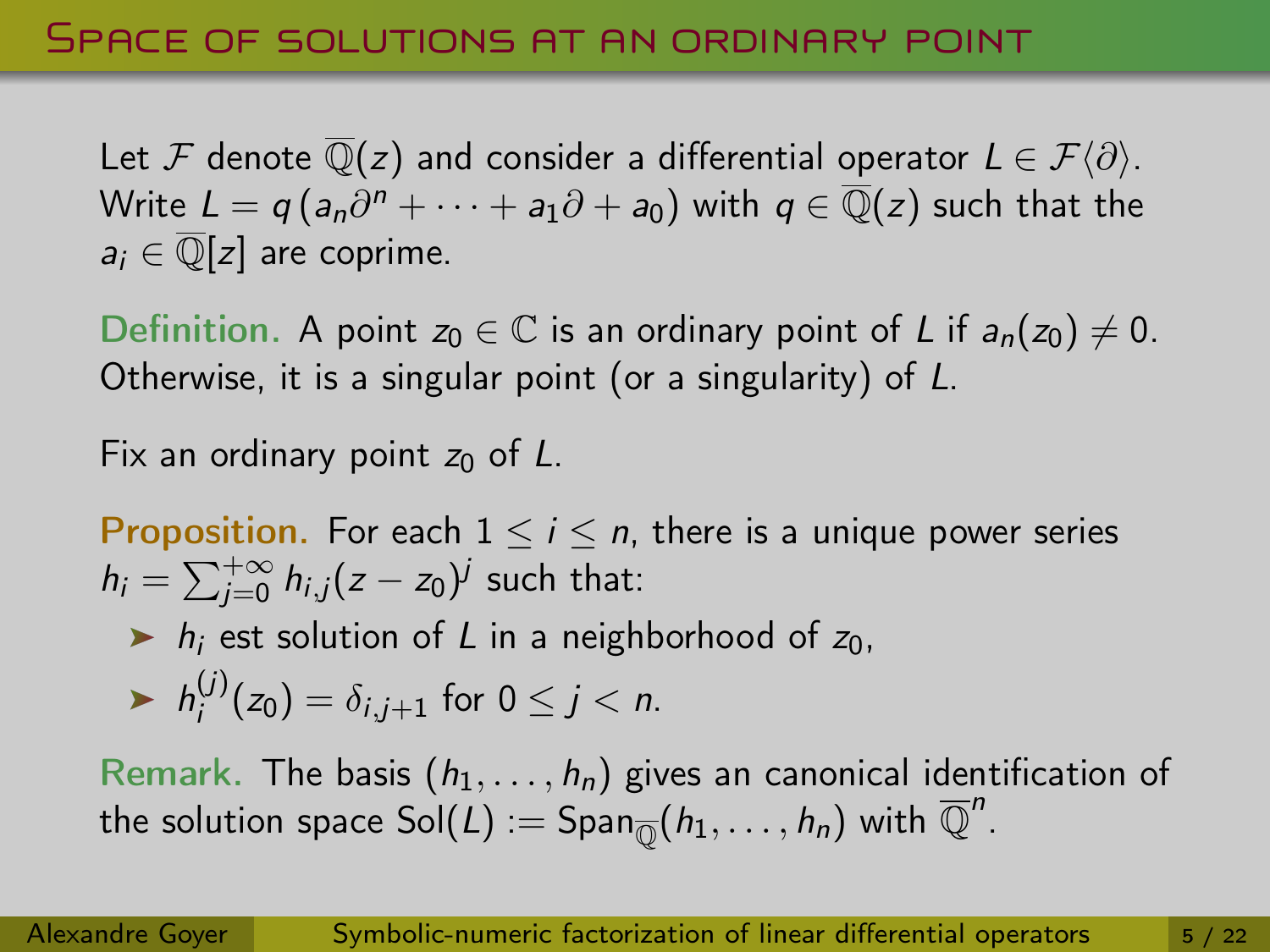### Symbolic-numeric approach

approximation  $\rightarrow$  guessing  $\rightarrow$  post-certification

| Factorization of a reducible <b>polynomial</b> $P \in \mathbb{Q}[X]$     | [Lenstra, 1984]      |
|--------------------------------------------------------------------------|----------------------|
| 1: compute an approximation $\tilde{x}$ of a solution $x \in \mathbb{C}$ | (Newton's method)    |
| 2: guess the minimal polynomial $m_x \in \mathbb{Q}[X]$ from $\tilde{x}$ | (LLL algorithm)      |
| 3: check that $m_x$ divides P                                            | (Euclidean division) |

Factorization of a reducible **operator**  $L \in \mathcal{F}(\partial)$  where  $\mathcal{F} = \mathbb{Q}(z)$ 

1: compute an approximation  $\tilde{y}$  of a solution  $y \in \overline{\mathbb{Q}}[[z-z_0]]$ (differential equation  $\leftrightarrow$  recurrence relation on coefficients)

2: guess the minimal operator  $m_v \in \overline{\mathbb{Q}}[z]\langle \partial \rangle$  from  $\tilde{y}$ (Hermite–Padé approximants)

3: check that  $m_{\nu}$  divides L in  $\overline{\mathbb{Q}}(z)\langle\partial\rangle$  (right-Euclidean division)

Alexandre Goyer [Symbolic-numeric factorization of linear differential operators](#page-0-0) 6/22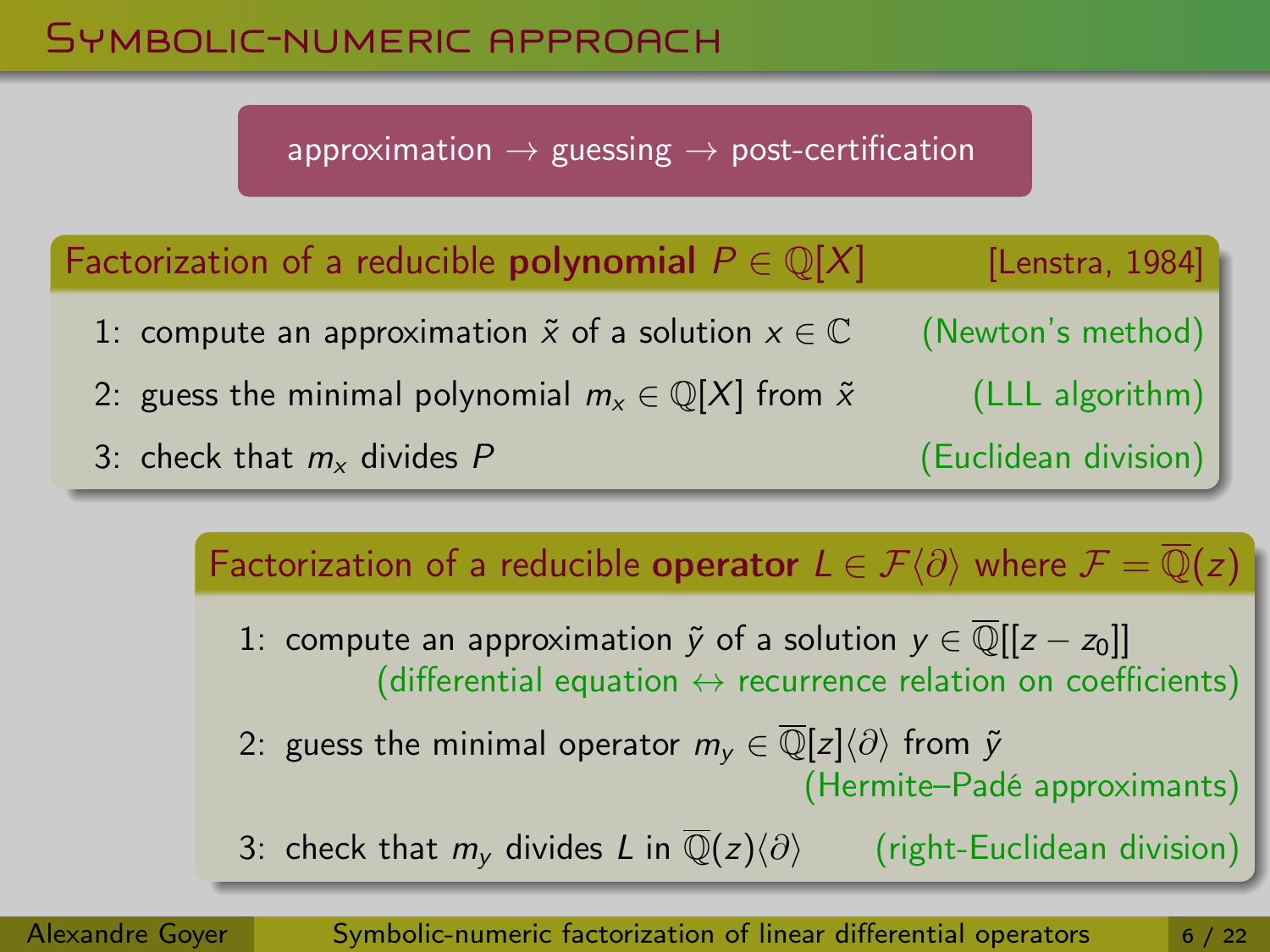### Symbolic-numeric approach

approximation  $\rightarrow$  guessing  $\rightarrow$  post-certification

| Factorization of a reducible polynomial $P \in \mathbb{Q}[X]$            | [Lenstra, 1984]      |
|--------------------------------------------------------------------------|----------------------|
| 1: compute an approximation $\tilde{x}$ of a solution $x \in \mathbb{C}$ | (Newton's method)    |
| 2: guess the minimal polynomial $m_x \in \mathbb{Q}[X]$ from $\tilde{x}$ | (LLL algorithm)      |
| 3: check that $m_x$ divides P                                            | (Euclidean division) |

Factorization of a reducible **operator**  $L \in \mathcal{F}(\partial)$  where  $\mathcal{F} = \mathbb{Q}(z)$ 1: compute an approximation  $\tilde{y}$  of a solution  $y \in \mathbb{Q}[[z-z_0]]$ (differential equation  $\leftrightarrow$  recurrence relation on coefficients) if y is not 2: guess the minimal operator  $m_v \in \overline{\mathbb{Q}}[z]\langle \partial \rangle$  from  $\tilde{y}$ well-chosen (Hermite–Padé approximants) then  $m_v = L$  $\odot$ 3: check that  $m_{\nu}$  divides L in  $\overline{\mathbb{Q}}(z)\langle\partial\rangle$  (right-Euclidean division)

Alexandre Goyer [Symbolic-numeric factorization of linear differential operators](#page-0-0) 6/22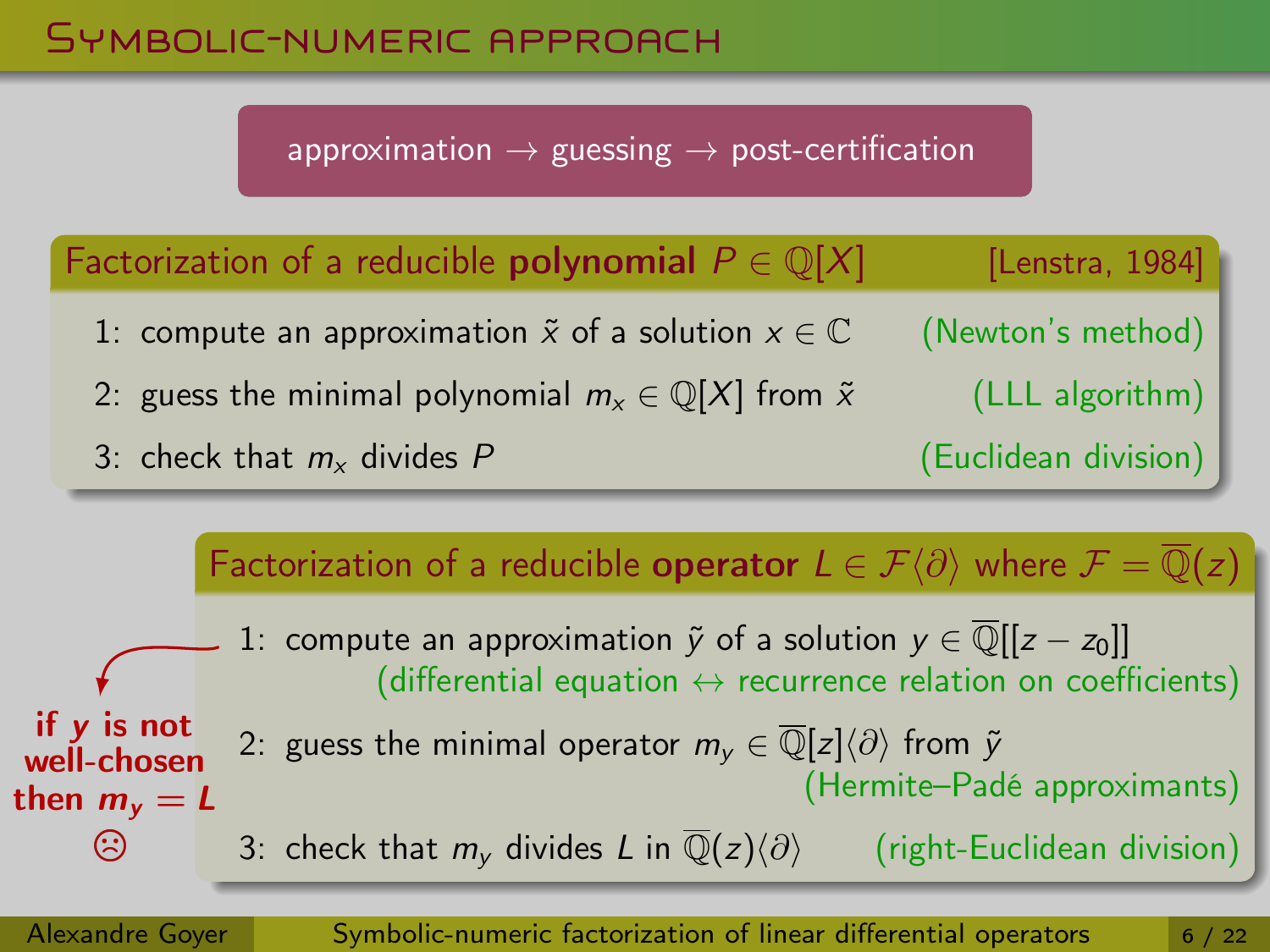# I. Introduction

II. Differential Galois group III. Computing an invariant subspace IV. Van der Hoeven's algorithm V. Implementation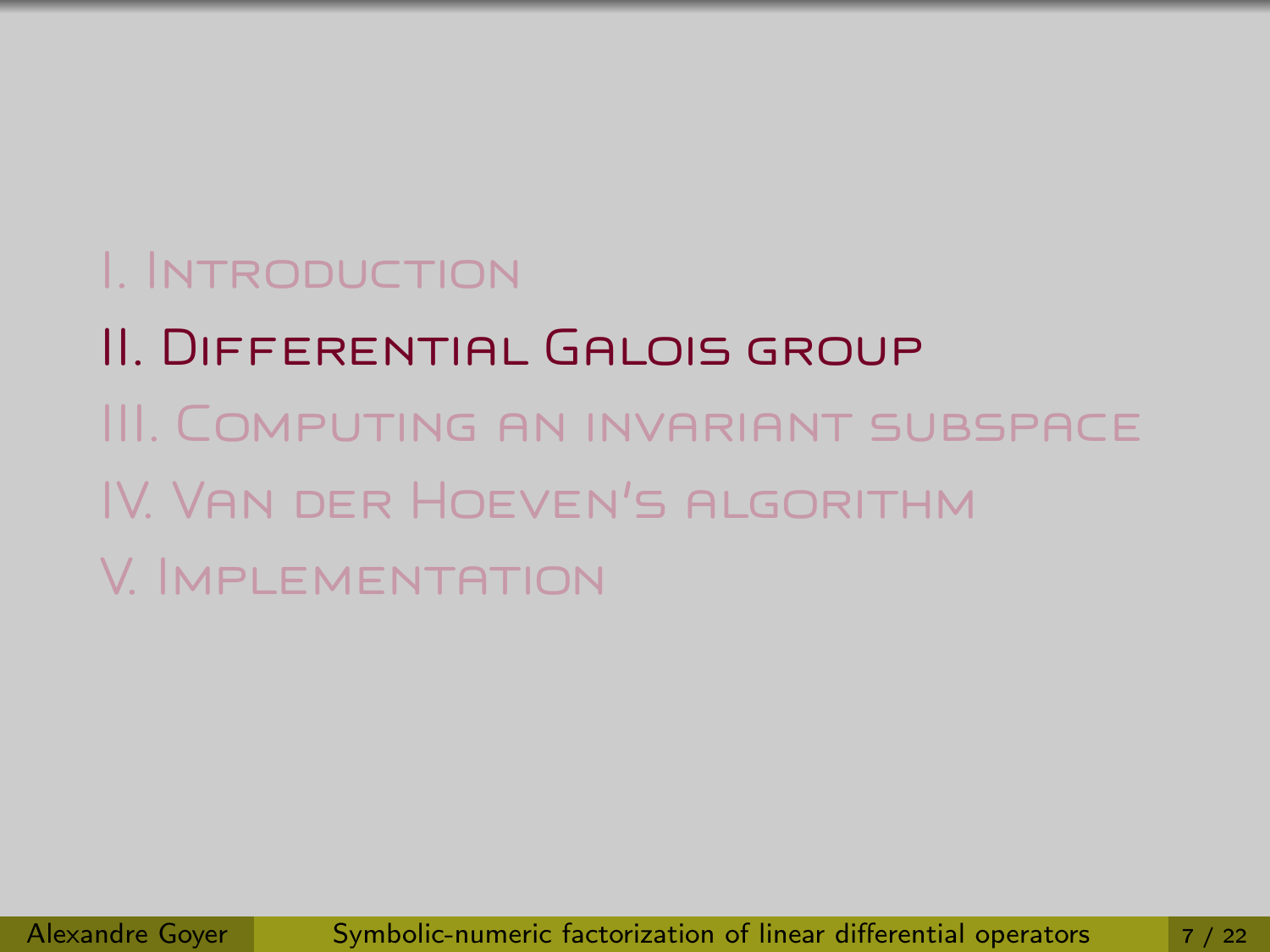### DIFFERENTIAL GALOIS GROUP [Singer, van der Put, 2003]



Proposition. There is a one-to-one correspondance:

$$
L = L_1 L_2 \longleftrightarrow V = \text{Ker}(L_2)
$$

subspace V invariant under the action of the differential Galois group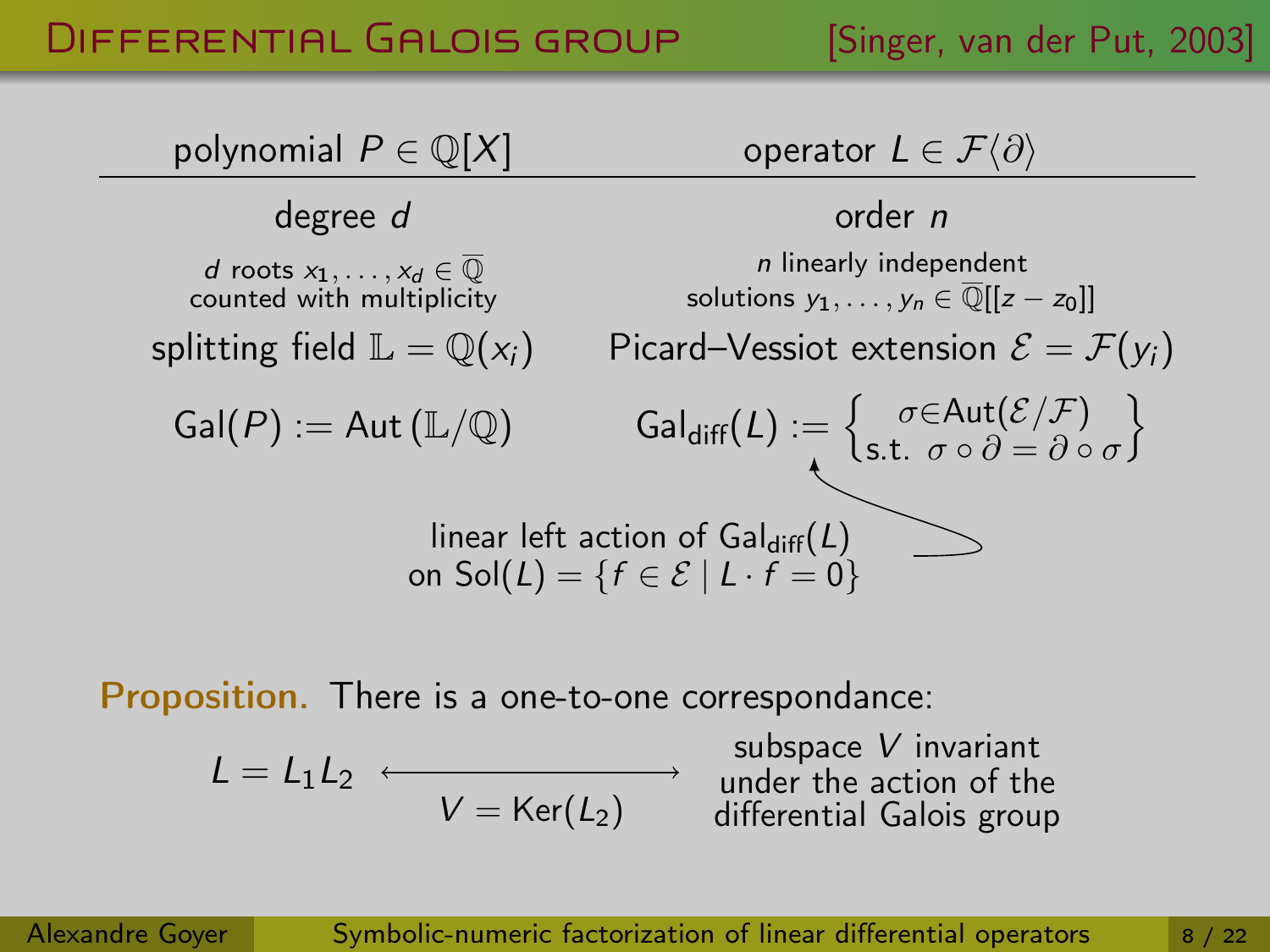Example: 
$$
L = z\partial^2 + \partial
$$

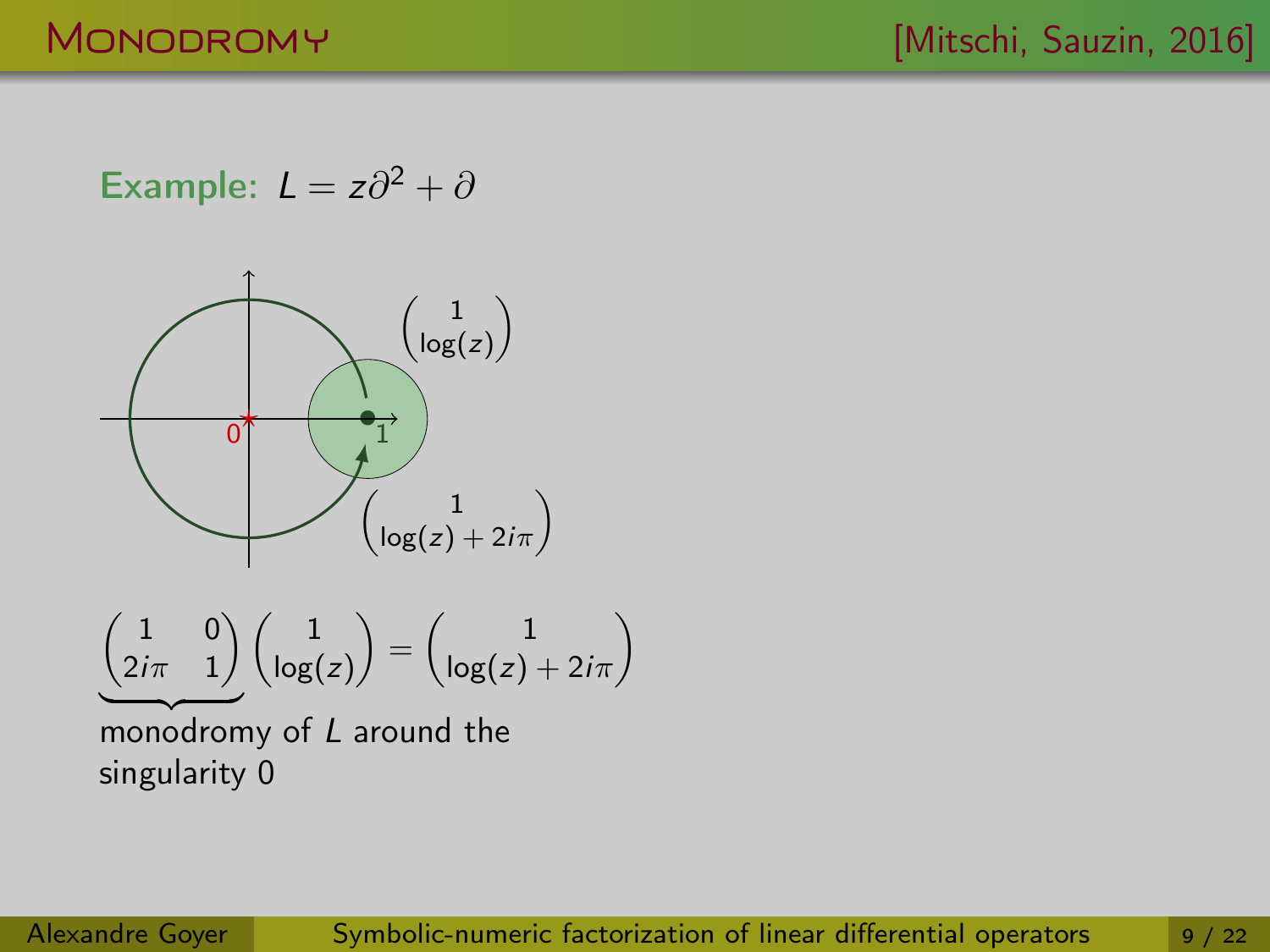Example: 
$$
L = z\partial^2 + \partial
$$



$$
\underbrace{\begin{pmatrix} 1 & 0 \\ 2i\pi & 1 \end{pmatrix}}_{\textstyle \left(\log(z)\right)} \begin{pmatrix} 1 \\ \log(z) \end{pmatrix} = \begin{pmatrix} 1 \\ \log(z) + 2i\pi \end{pmatrix}
$$

monodromy of L around the singularity 0

Theorem. [Schlesinger, 1885] Let  $L \in \mathcal{F}\langle \partial \rangle$  be an operator. If L is Fuchsian then  $Gal_{diff}(L)$  is the Zariski-closure of the group generated by the monodromy matrices of L (with a fixed base-point).

 $\blacktriangleright$  How to check the Fuchsianity of L?  $\rightarrow$  Fuchs' Criterion [Fuchs, 1866]

> $\triangleright$  What if L is not Fuchsian?  $\rightarrow$  add exponential matrices and Stokes's matrices [Ramis, 1985]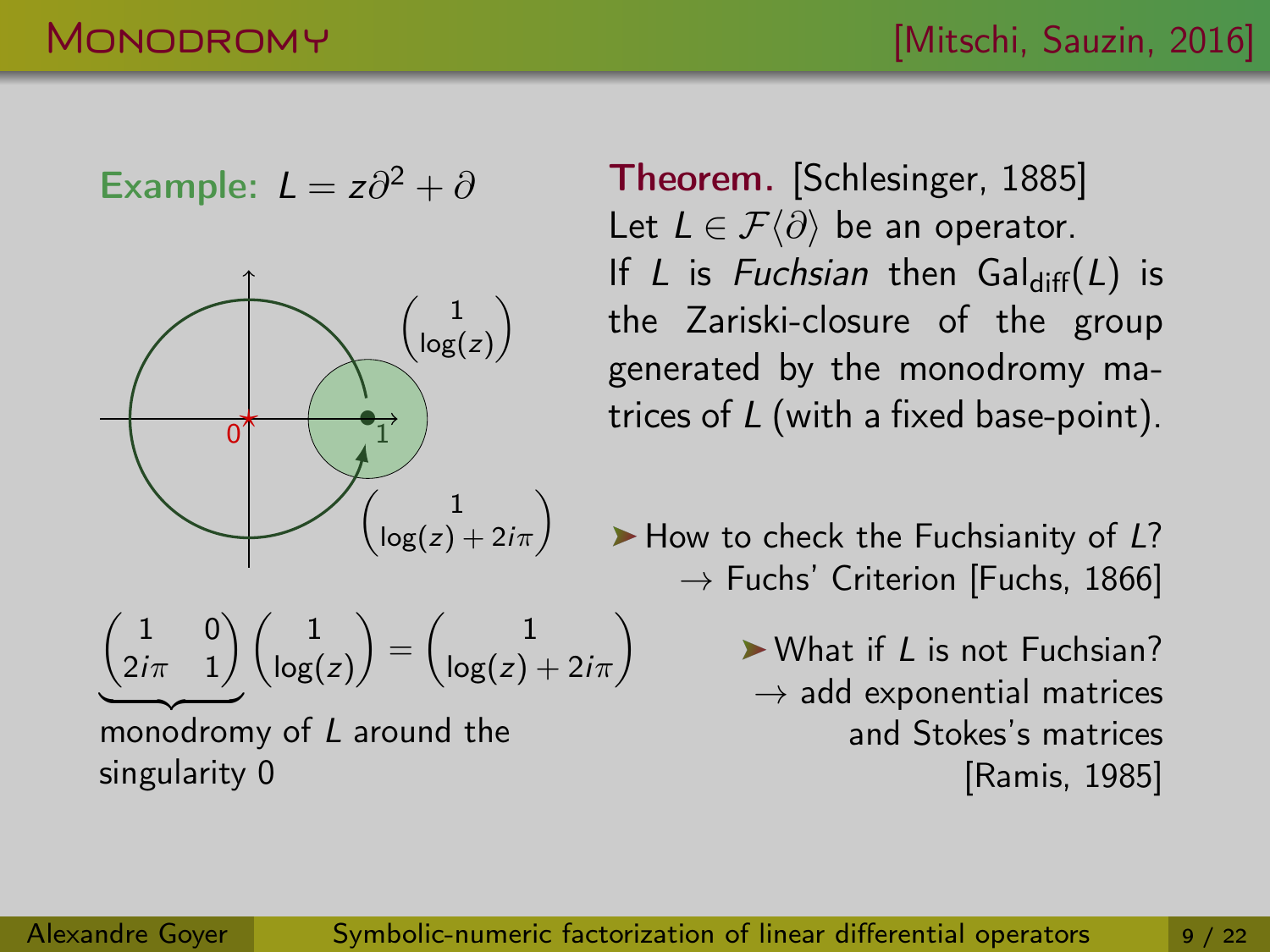### Factorization and invariant subspace of  $\mathsf{Sol}(L) \simeq \mathbb{C}^n$



Alexandre Goyer [Symbolic-numeric factorization of linear differential operators](#page-0-0) 10 / 22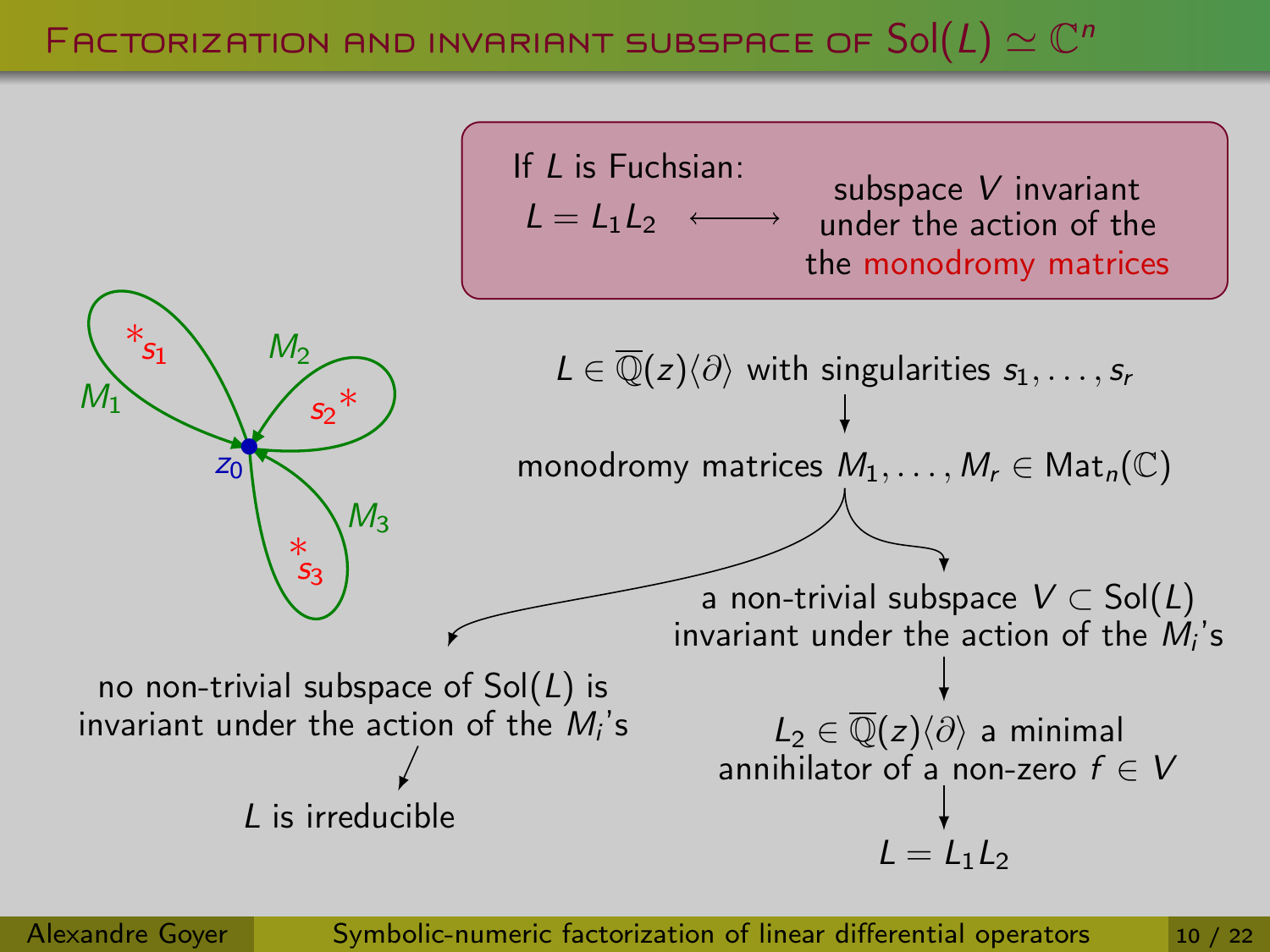I. Introduction II. Differential Galois group III. Computing an invariant subspace IV. Van der Hoeven's algorithm V. Implementation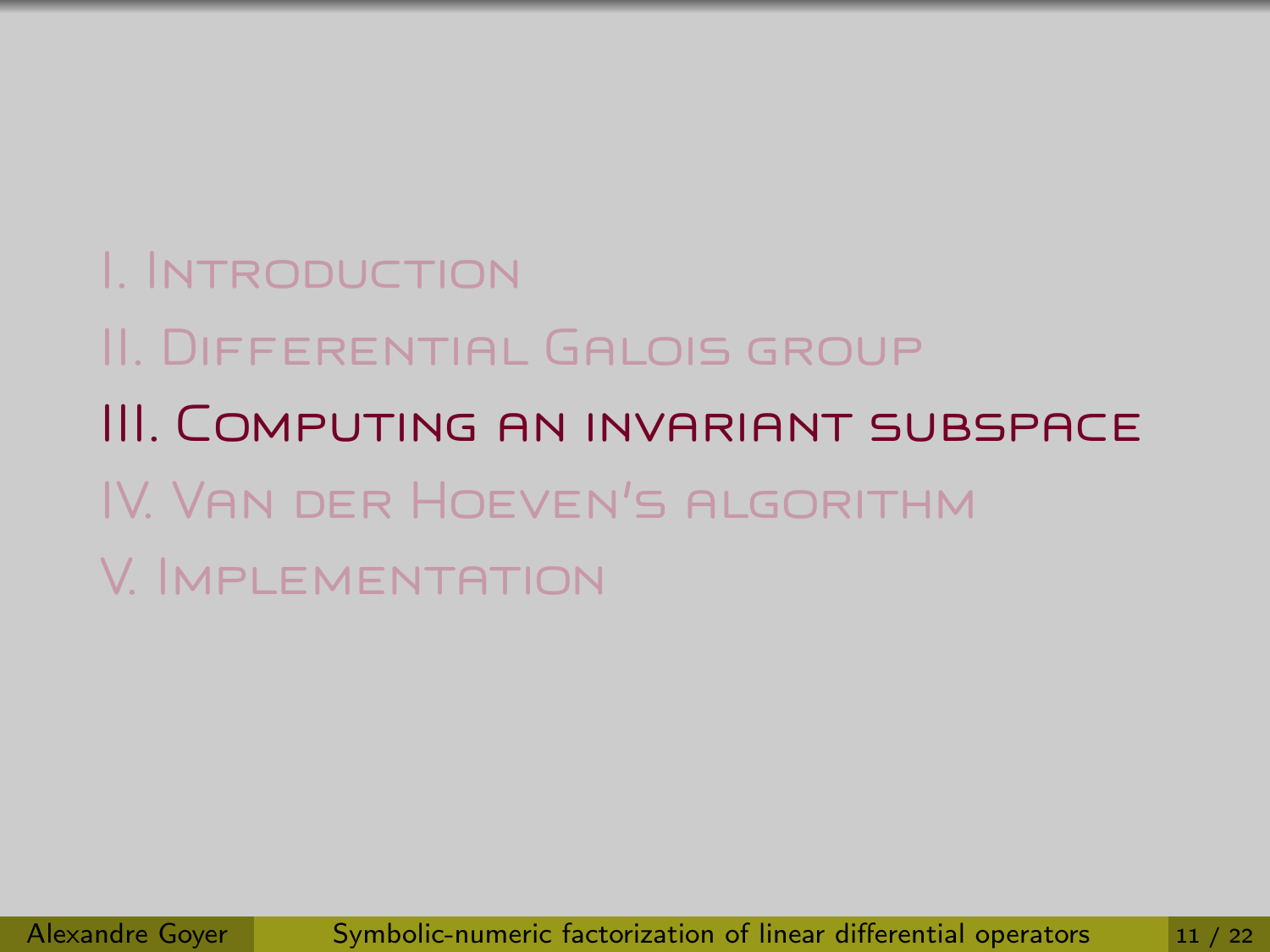### Orbit

Let  $M = \{M_1, \ldots, M_r\} \subset \text{Mat}_n(\mathbb{C})$  be a finite list of matrices.

 $\mathcal{A}:=\mathbb{C}[\mathcal{M}]$ , the algebra of non-commutative polynomials in the  $M_{i}$ 's Orb $M(v) := \{Mv : M \in \mathcal{A}\}\$ , the orbit of v under the action of M

Algorithm Orbit $(\mathcal{M}, \nu)$ **INPUT:** a list  $M = \{M_1, \ldots, M_r\} \subset \mathsf{Mat}_n(\mathbb{C})$  and  $v \in \mathbb{C}^n$  $\overline{\text{Output}}$ : the orbit of v under the action of the  $M_i$ 's

Proposition. There is a non-trivial M-invariant subspace  $V \subset \mathbb{C}^n$ iff there is a non-zero vector  $v \in \mathbb{C}^n$  such that  $\mathrm{Orb}_\mathcal{M}(v) \subsetneq \mathbb{C}^n$ .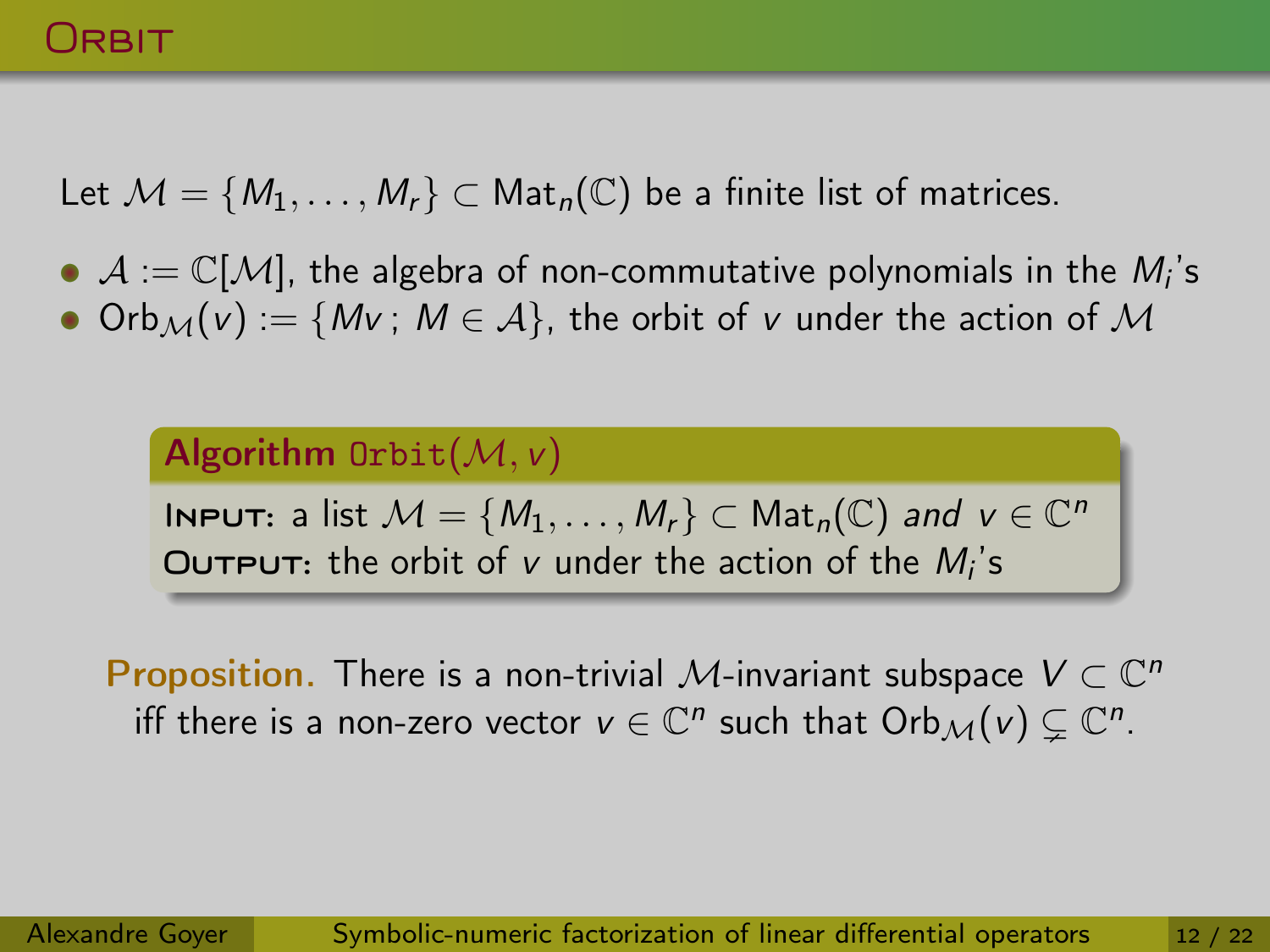Proposition [van der Hoeven, 2007]. Let  $(v_1, ..., v_n)$  be a basis of  $\mathbb{C}^n$  such that the projection maps onto the  $\mathbb{C}v_i$ 's belong to  $\mathcal{A}.$ Then there is a non-trivial  $\mathcal M$ -invariant subspace  $V\subset\mathbb C^n$  iff there is an index *i* such that  $Orb_{\mathcal{M}}(v_i) \subsetneq \mathbb{C}^n$ .

Remark. Let  $M \in \mathcal{A}$ . Denote by  $\lambda_1, \ldots, \lambda_k$  the eigenvalues, with multiplicities  $m_1, \ldots, m_k$ , of M. For each *i*, the projection map onto the generalized eigenspace  $\mathcal{E}_j := \mathsf{Ker}\,((M - \lambda_j I_n)^{m_j})$  is polynomial in M (therefore it belongs to  $A$ ).

**Lemma 1.** Assume that there is no non-trivial  $M$ -invariant subspace. Then there is an  $M \in \mathcal{A}$  with exactly *n* eigenvalues.

**Lemma 2.** Consider  $N_1, \ldots, N_s \in \mathsf{Mat}_n(\mathbb{C})$  and take a random linear combination  $N \in \text{Span}_{\mathbb{C}}(N_1, \ldots, N_s)$ . With probability 1, the number of eigenvalues of N is maximal.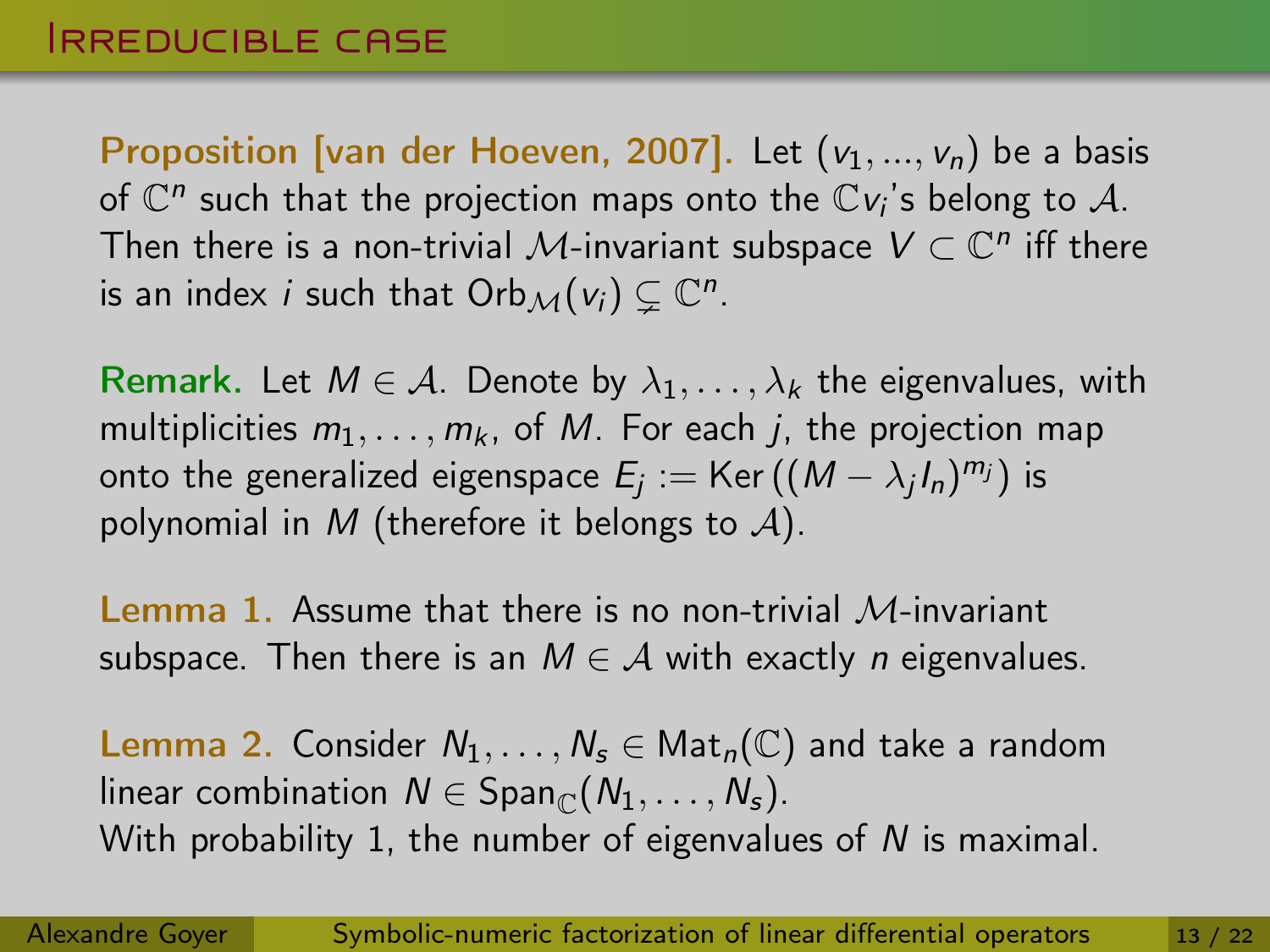### Algorithm Invariant\_Subspace( $M$ )

**INPUT:** a list  $M = \{M_1, \ldots, M_r\} \subset \text{Mat}_n(\mathbb{C})$ 

**OUTPUT:** a non-trivial M-invariant subspace or None

1: take a random  $M \in \mathcal{A} := \mathbb{C}[\mathcal{M}]$ 

2: for each 1-dimensional generalized eigenspace  $E$  of M do

3: if 
$$
\text{Orbit}(\mathcal{M}, E) \neq \mathbb{C}^n
$$
 then

4: return Orbit
$$
(M, E)
$$

5: if all the generalized eigenspaces of  $M$  are 1-dimensional then

6: return None

### 7: else

- 8: take a generalized eigenspace E of M of dimension  $> 1$
- 9: select  $v \in E$  such that  $\text{Orbit}(\mathcal{M}, v) \neq \mathbb{C}^n$  /\* (details hidden) \*/
- 10: return Orbit $(M, v)$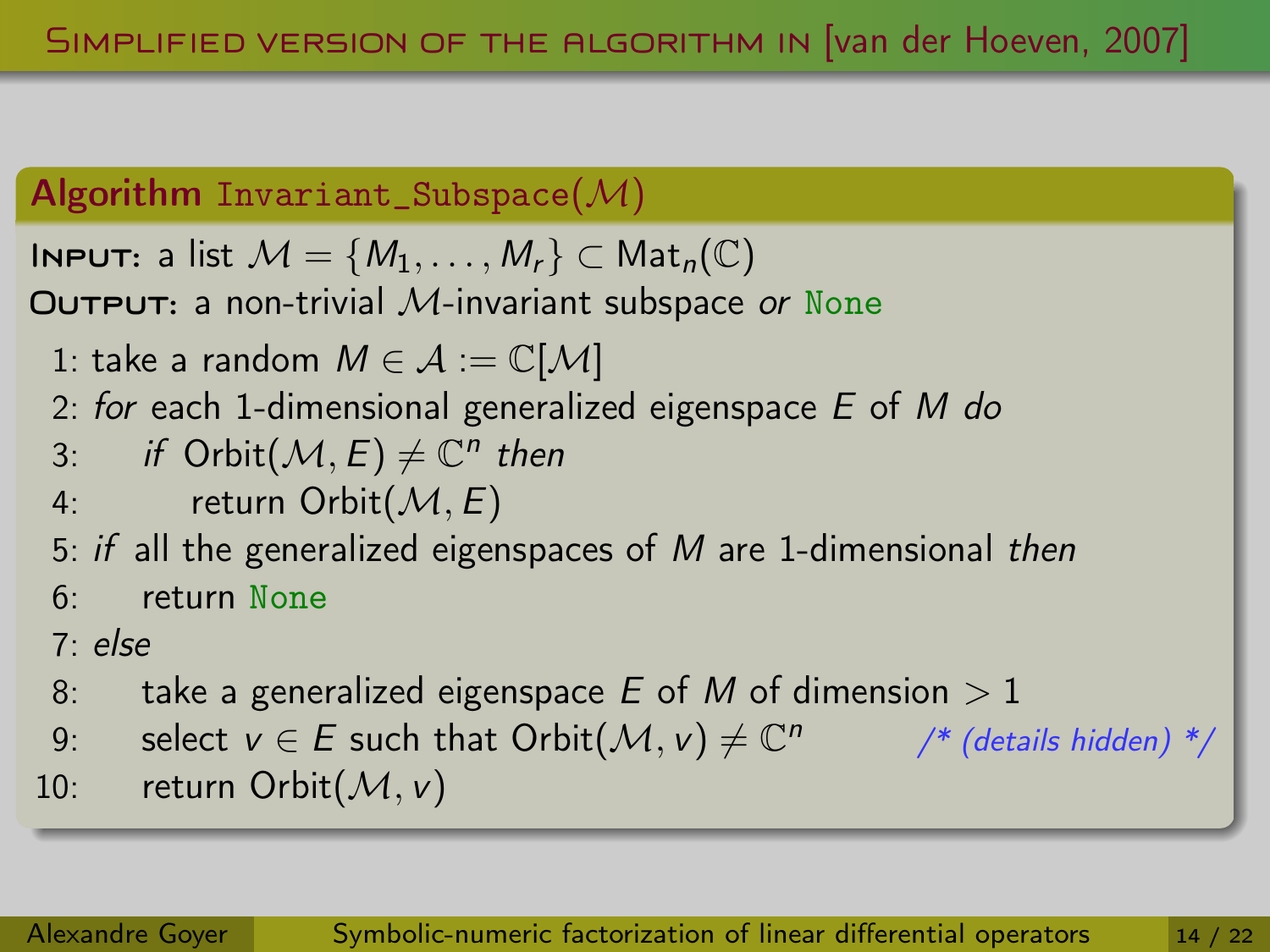# I. Introduction II. Differential Galois group III. Computing an invariant subspace IV. Van der Hoeven's algorithm V. Implementation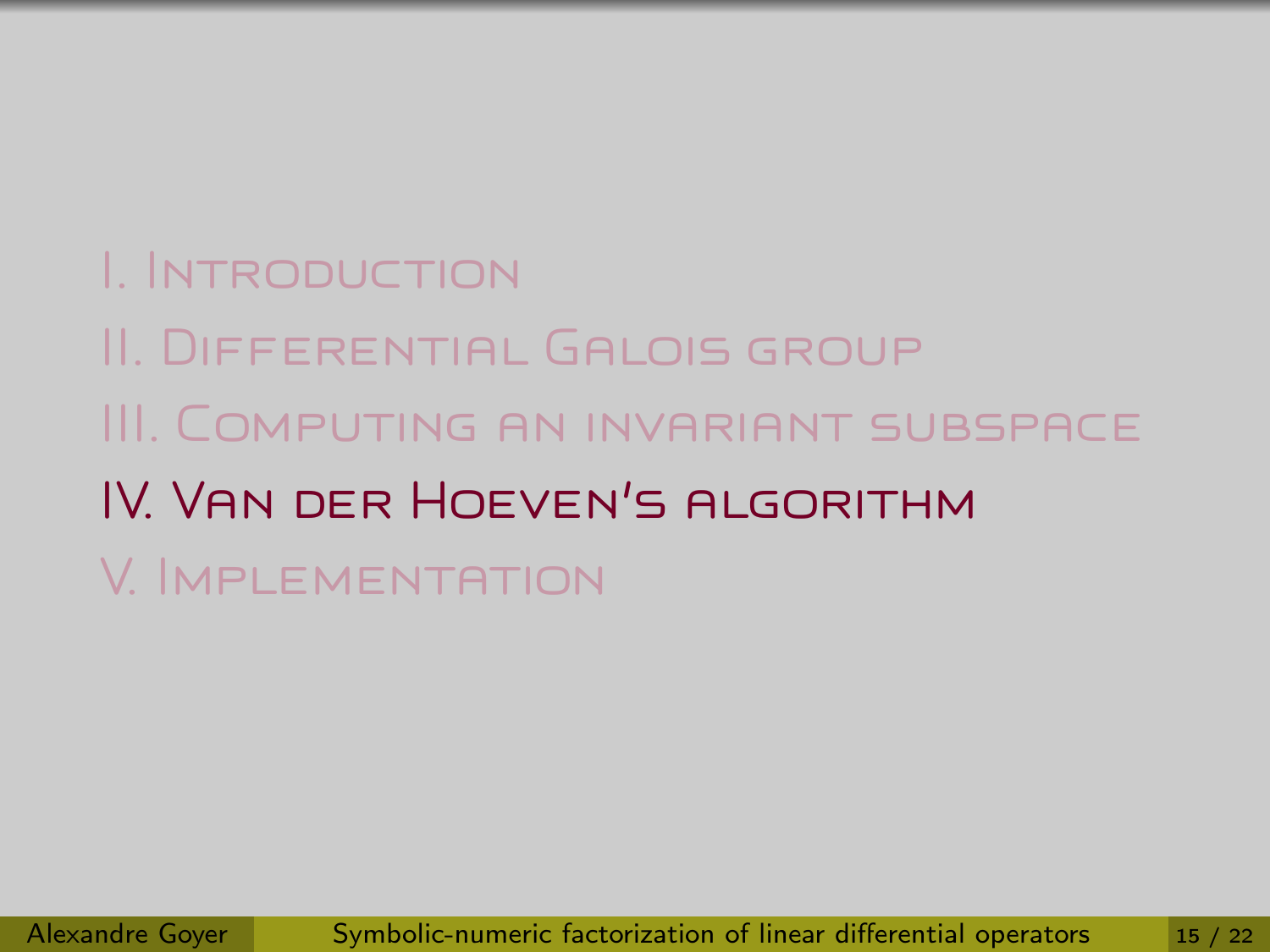Implementation of operations  $+$ ,  $-$ ,  $\times$ ,  $\div$ ,  $\sqrt{\cdot}, \ldots$  on intervals in such a way that the following invariant is respected.

> **Motto** The interval contains the exact value.

**Example:** Let  $\pi$  := [3.1415, 3.1416] be an interval representing  $\pi$ . **Example:** Let  $n := [3.1415, 3.1416]$  be an interval representing  $n$ <br>We require that  $\sqrt{\pi} \supset \{x \in \mathbb{R} \text{ such that } 3.1415 \le x^2 \le 3.1416\}.$ 

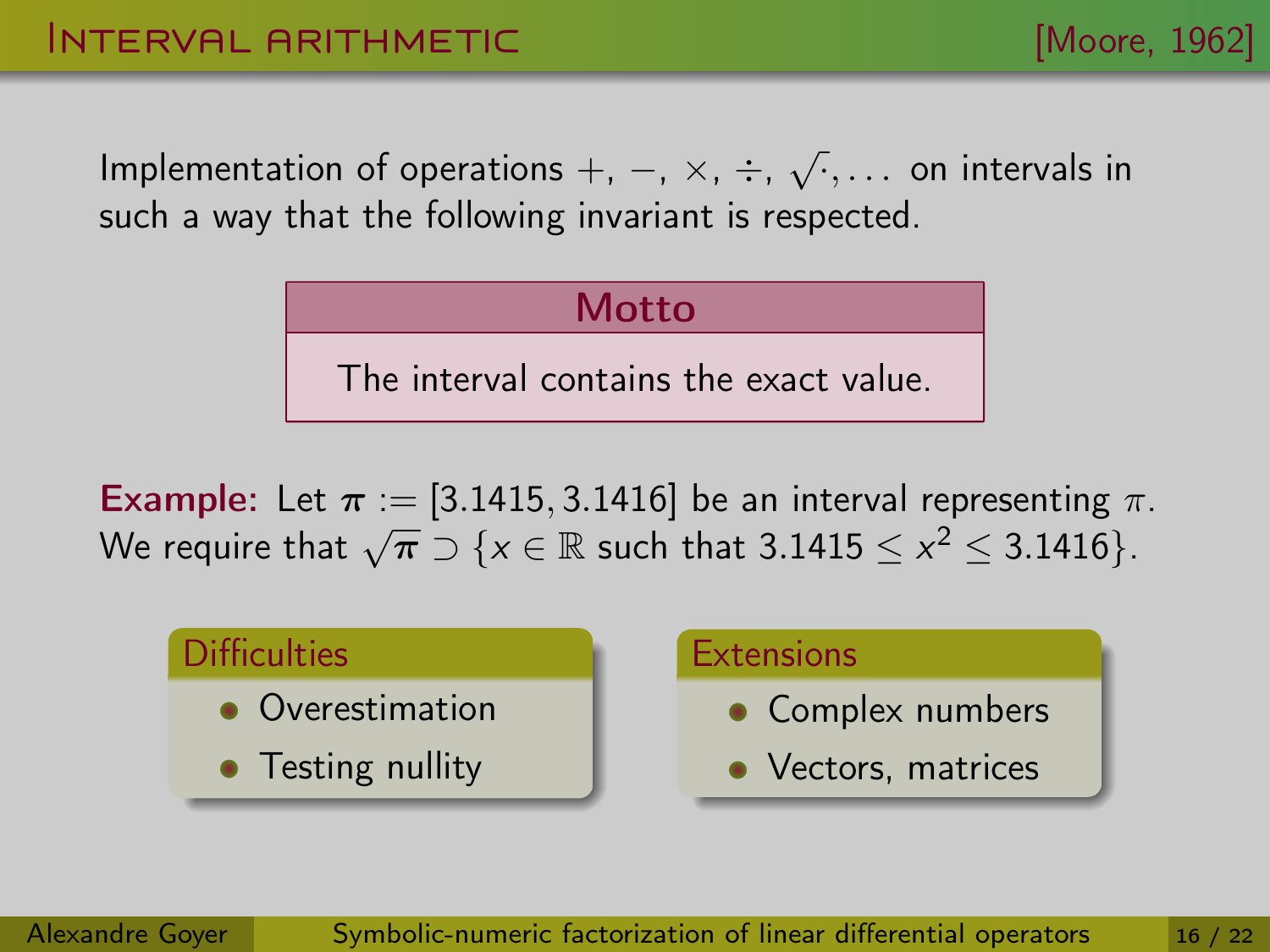### Interval version of the algorithm for computing

### an invariant subspace

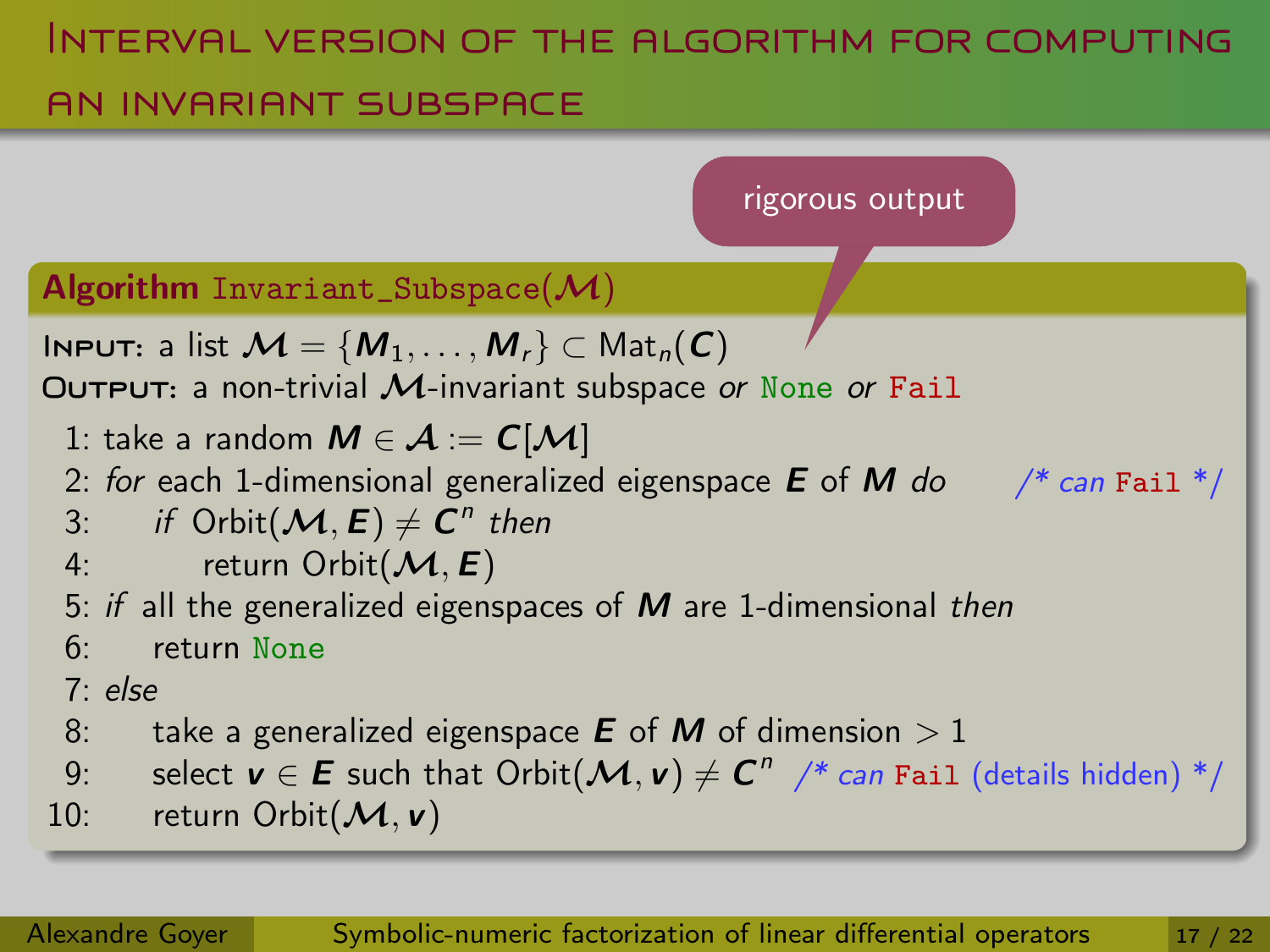### Algorithm Right\_∂Factor(L)

**INPUT:** a Fuchsian operator  $L \in \overline{\mathbb{Q}}(z)\langle\partial\rangle$ **OUTPUT:** a non-trivial right factor  $\in \overline{Q}(z)\langle\partial\rangle$  of L or Irreducible

- 1: loop
- 2: compute  $\mathcal{M} = \{M_1, \ldots, M_r\}$  the monodromy matrices by approximations with rigorous error bounds

$$
3: \hspace{0.5cm} \bm{\mathsf{V}} = \texttt{Invariant\_Subspace}(\bm{\mathcal{M}})
$$

4: if 
$$
V
$$
 is **Fail** then

5: increase precision

6: else-if 
$$
V
$$
 is None then

```
7: return Irreducible
```
8: else

- 9: guess a candidate operator  $L_2$  from  $V$
- 10: if  $L_2$  divides L then
- 11:  $return L<sub>2</sub>$
- 12: else
- 13: increase precision and order of truncation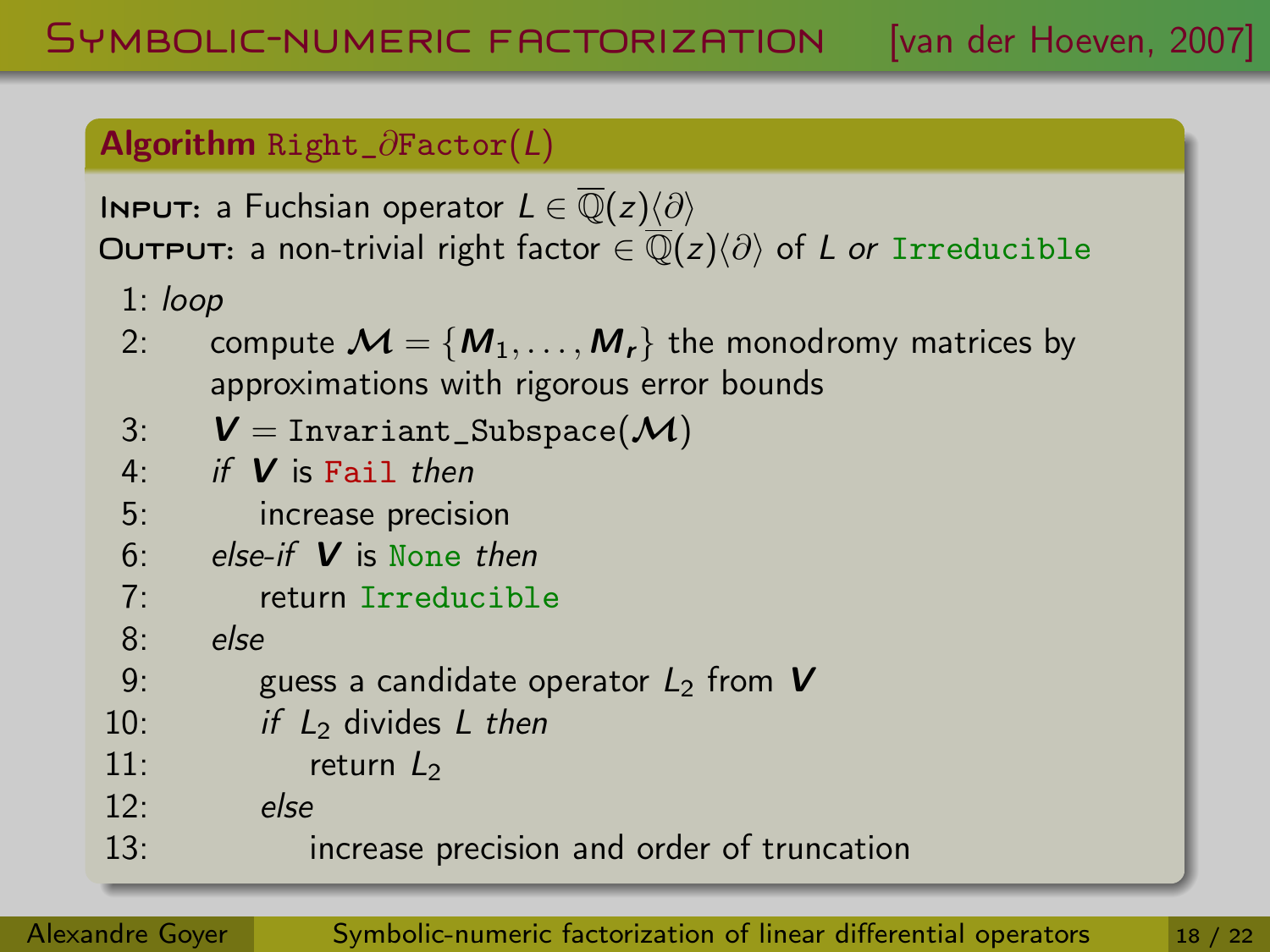# I. Introduction

- II. Differential Galois group
- III. Computing an invariant subspace
- IV. Van der Hoeven's algorithm
- V. Implementation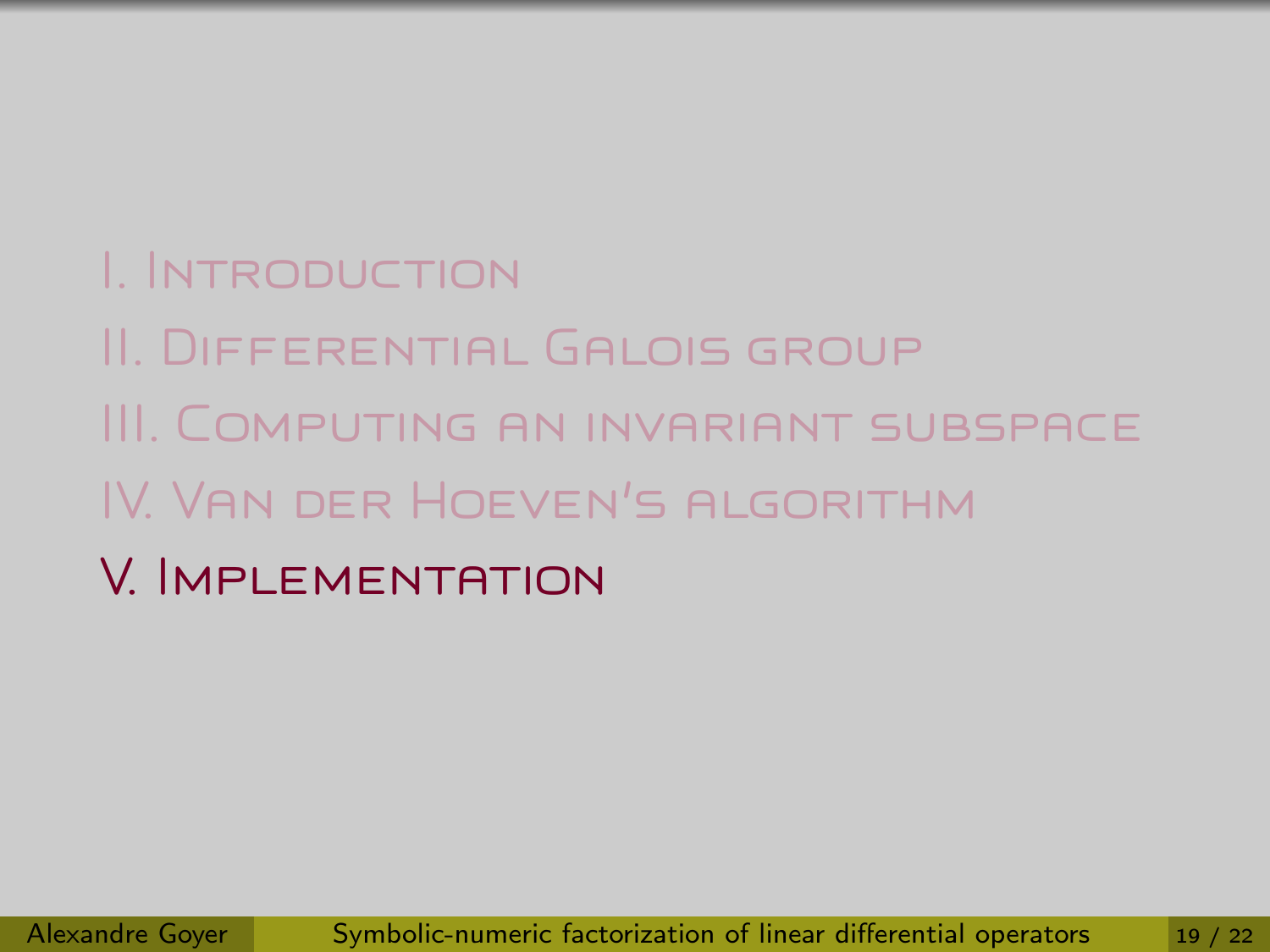### The code

In SageMath system, source available at

[https://github.com/a-goyer/diffop\\_factorization](https://github.com/a-goyer/diffop_factorization).

### Main functions

- InvSub (interval version, with rigorous None)
- ▶ right\_dfactor, dfactor

and the structure ComplexOptimisticField

### The code takes advantage of:

- ore\_algebra package, in particular the subpackage analytic for arbitrary-precision monodromy computation ([https://github.com/mkauers/ore\\_algebra](https://github.com/mkauers/ore_algebra))
- Arb library (<https://arblib.org/>)
- some Sage functions (the method .minimal\_approximant\_basis of polynomial matrices for Hermite–Padé approximation, . . . )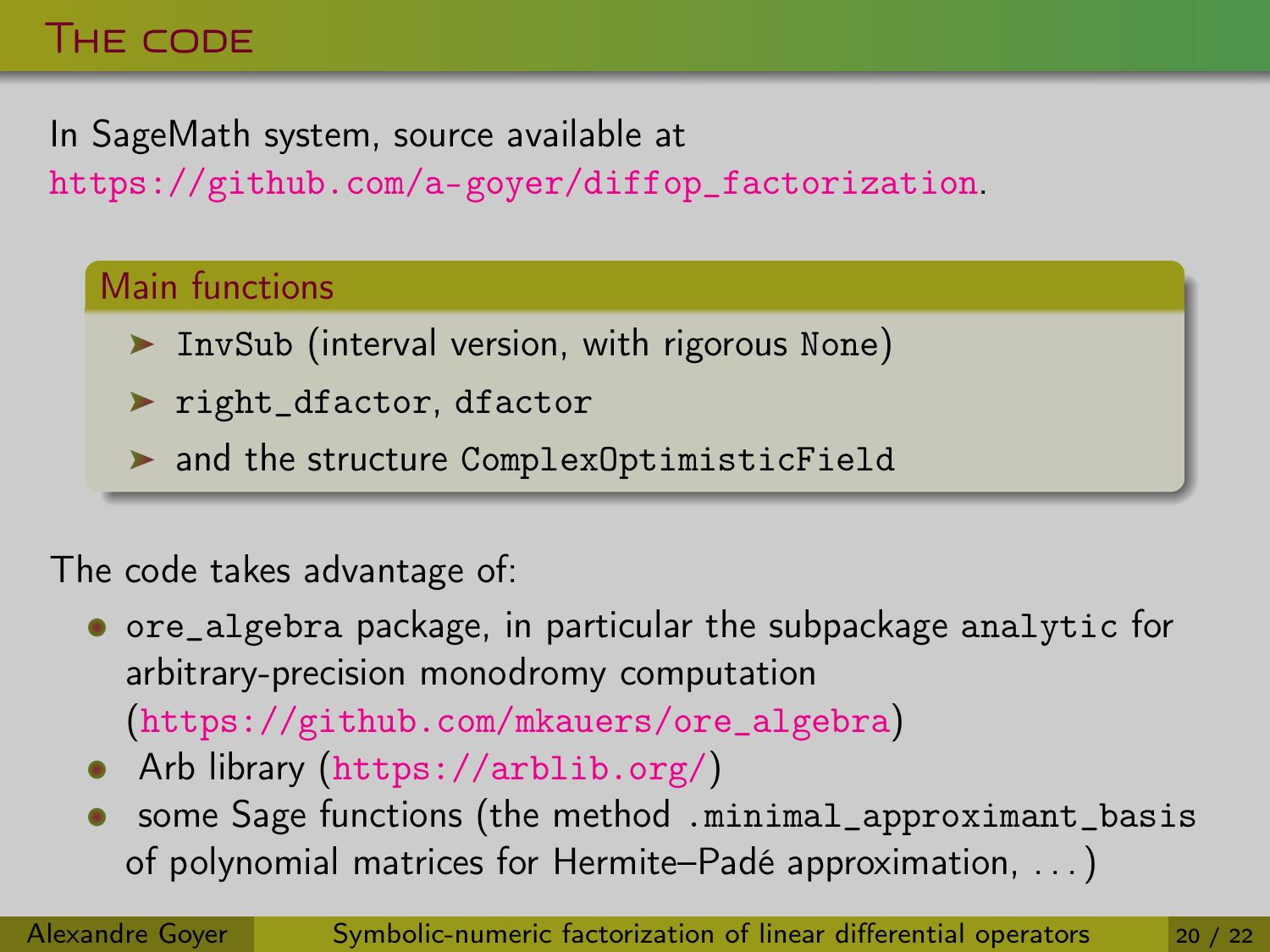### Comparison of running times

| operator                                    | order          | DEtools $(*)$ | diffop_factorization |
|---------------------------------------------|----------------|---------------|----------------------|
| $fcc3$ (**)                                 | 3              | 0.182s        | 0.148s               |
| $fcc4$ (**)                                 | 4              | 0.630s        | 1.32 <sub>s</sub>    |
| $fcc5$ $(**)$                               | 6              | 61.9s         | 12.9 <sub>s</sub>    |
| $fcc6$ $(**)$                               | 8              | >10h          | 432s                 |
| lclm(fcc3, fcc4)                            | $\overline{7}$ | 66.6s         | 98.0s                |
| fcc4 $\times$ fcc3                          |                | 1.88s         | 31.5s                |
| fcc3 $\times$ fcc4                          |                | 4.59s         | 24.8s                |
| $fcc4^2$                                    | 8              | 122.s         | 108.s                |
| random $4 \times$ fcc3                      | $\overline{7}$ | 2.04s         | 169.s                |
| random $4 \times$ random $3$                | 7              | 2.40s         | 404.s                |
| $(z^2\partial + 3)((z - 3)\partial + 4z^5)$ | $\overline{2}$ | >10h          | 1.96s                |

(\*) command DFactor of the Maple package DEtools (author: van Hoeij) (\*\*) <http://koutschan.de/data/fcc1/> (probabilistic walks)

Alexandre Goyer [Symbolic-numeric factorization of linear differential operators](#page-0-0) 21 / 22